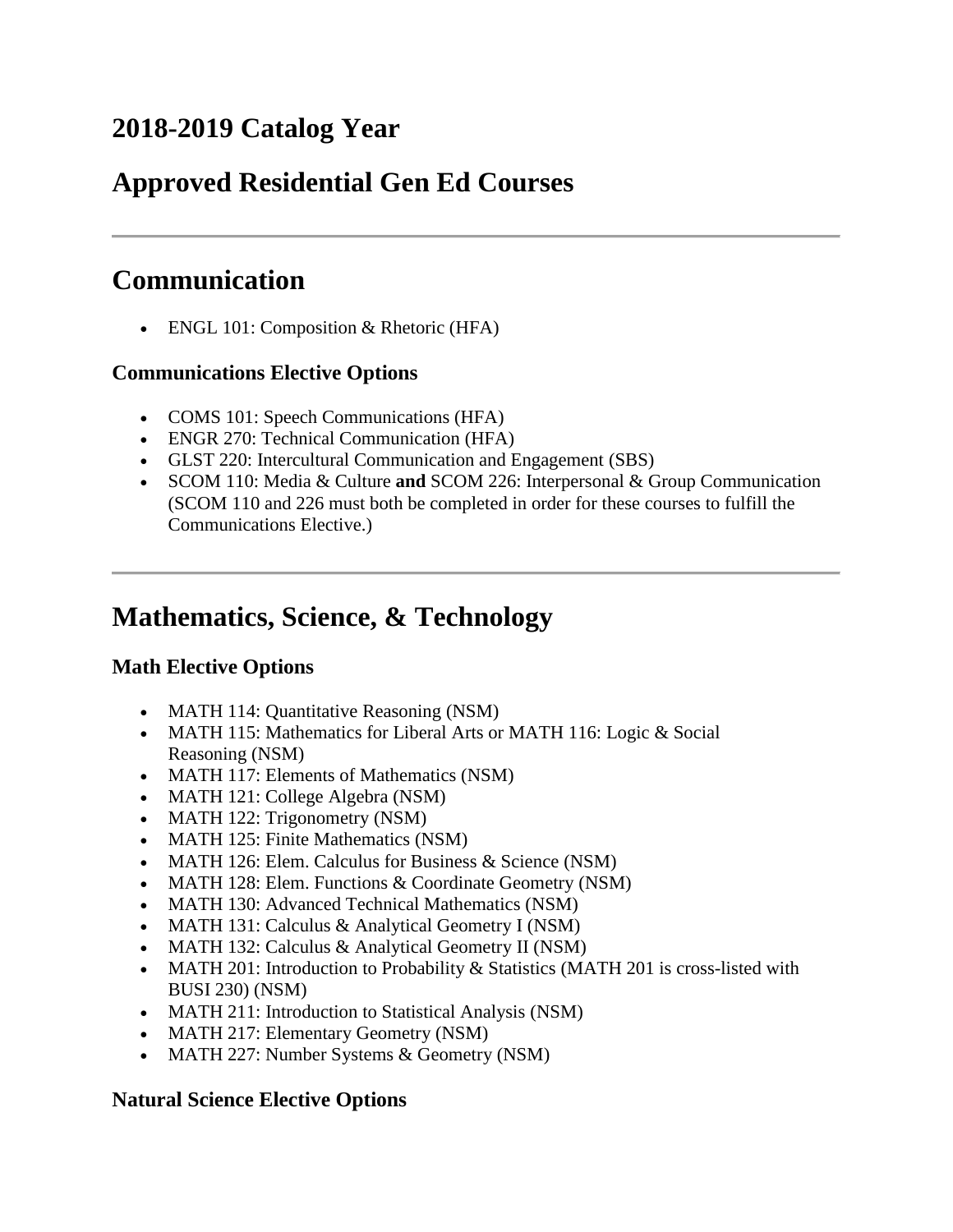- BIOL 101: Principles of Biology (NSM)
- BIOL 102: Principles of Human Biology (NSM)
- BIOL 103: Principles of Biology Lab (1 hr) (NSM)
- BIOL 104: Principles of Human Biology Lab (1 hr) (NSM)
- BIOL 203: Introduction to Microbiology (NSM)
- BIOL 213-214: Human Anatomy & Physiology I, Lab I (NSM)
- $\bullet$  BIOL 215-216: Human Anatomy & Physiology II, Lab II (NSM)
- BIOL 224: General Biology (NSM)
- CHEM 105: Elements of General Chemistry (NSM)
- CHEM 107: Essentials of General & Organic Chemistry (NSM)
- CHEM 121: General Chemistry I (NSM)
- CHEM 122: General Chemistry II (NSM)
- ENVR 215: Principles of Environmental Science (NSM)
- ENVR 220: Physical Geology (NSM)
- ENVR 221: Physical Geology Lab (1 hr) (NSM)
- PHSC 121: Introduction to Astronomy (NSM)
- PHSC 122: Elements of Astronomy Lab (1 hr) (NSM)
- PHSC 210: Elements of Earth Science (NSM)
- PHSC 211: Elements of Earth Science Lab (1 hr) (NSM)
- PHYS 101: Elements of Physics (NSM)
- PHYS 103: Elements of Physics Lab (1 hr) (NSM)
- PHYS 201: General Physics I (NSM)
- PHYS 202: General Physics II (NSM)
- PHYS 231: University Physics I (NSM)
- PHYS 232: University Physics II (NSM)

#### **Technology Competency**

All students must pass the computer assessment or complete applicable INFT/BUSI course.

- BUSI 201: Intermediate Business Computer Applications
- $\bullet$  INFT 102: PowerPoint (1 hr)
- $\bullet$  INFT 103: Excel (1 hr)
- $\bullet$  INFT 104: Word  $(1 \text{ hr})$

A total of 3 credits must be completed to apply INFT 102, 103, and 104 toward the General Education requirement.

- INFT 110: Computer Concepts & Applications **or** INFT 111: MAC Computer Concepts & Applications
- INFT 126: Adobe InDesign Introductory  $(1 \text{ hr})$
- INFT 127: Adobe Photoshop Introductory  $(1 \text{ hr})$
- INFT 151: Mobile Media Techniques (1 hr)
- INFT 152: Social Media Tools Introductory (1 hr)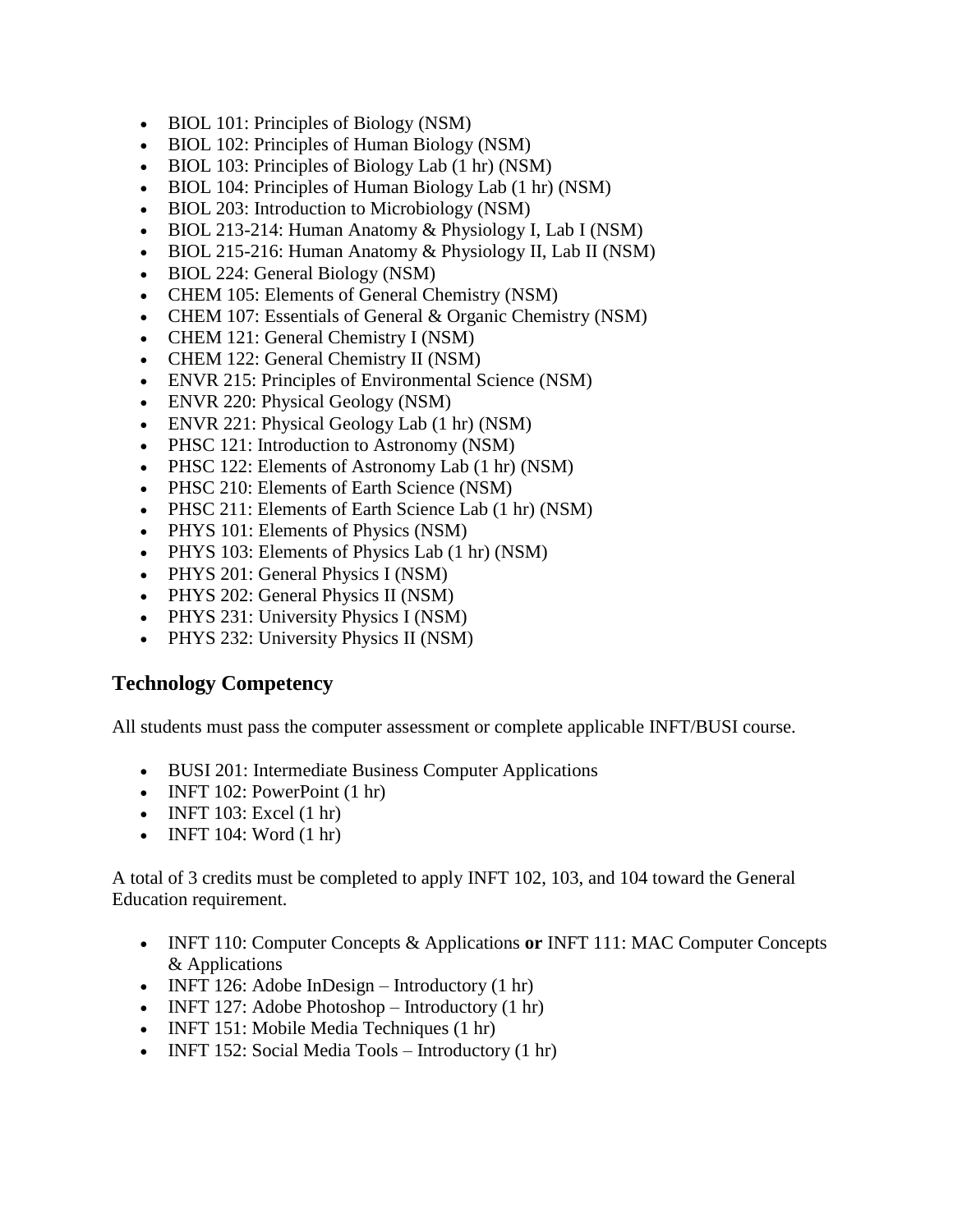A total of 3 credits must be completed to apply INFT 126, 127, 151, or 152 toward the General Education requirement.

• INFT 241: CompTIA  $A+$ : Comp. Hardware & Op. Sys. Cert.

## **University Core Competencies**

UNIV 101: University Core Competencies

# **Information Literacy**

## **Inquiry**

• INQR 101: Inquiry 101

## **Composition Elective Options**

- ARTS 209: Art as Communication (HFA)
- ENGL 102: Composition & Literature (HFA)
- MUSC 200: Music, Art, Worship & Culture (HFA)

## **Information Literacy Elective Options**

- CSIS 110: Introduction to Computing Sciences
- CSIS 111: Introduction to Programming
- CSIS 112: Advanced Programming
- GEOG 200: Introduction to Geography (SBS)
- HIEU 201: History of Western Civilization I (SBS)
- HIEU 202: History of Western Civilization II (SBS)
- HLTH 216: Personal Health (SBS)
- HIUS 221: Survey of American History I **or** (SBS)
- HIUS 223: Survey of American History I (On-Site) (SBS)
- HIUS 222: Survey of American History II (SBS)
- HIUS 341: History of American Politics (SBS)
- HIUS 360: History of American Entrepreneurship (SBS)
- HIUS 380: Modern American Military History (SBS)
- HIWD 370: Comparative Civilizations (SBS)

# **Critical Thinking**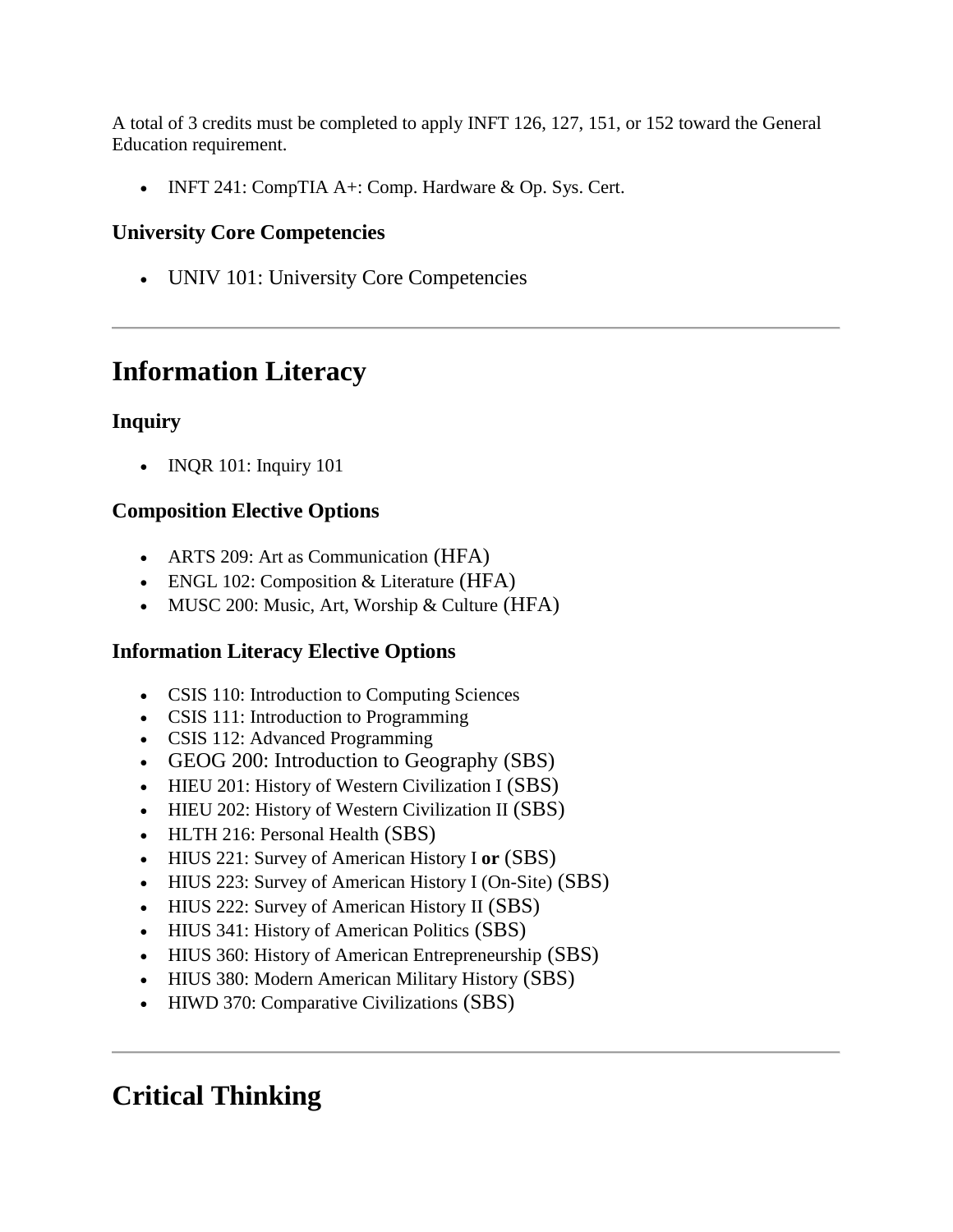#### **Research**

• RSCH 201: Research 201

#### **Literature Elective Options**

- ARTS  $205: 20th 21st$  Century Art (HFA)
- ARTS 214: Art, Culture & Technology (HFA)
- ENGL 201: American Literature I (HFA)
- ENGL 202: American Literature II (HFA)
- ENGL 215: English Literature I (HFA)
- ENGL 216: English Literature II (HFA)
- ENGL 221: World Literature I (HFA)
- ENGL 222: World Literature II (HFA)
- MUSC 213: Survey of Popular/Jazz Music Lit. (HFA)
- MUSC 314: Music in World Cultures (HFA)
- MUSC 371: Survey of Songwriting Literature (HFA)

#### **Christian Life and Thought**

- BIBL 105: Old Testament Survey (HFA)
- BIBL 110: New Testament Survey (HFA)
- EVAN 101: Evangelism and Christian Life (HFA)
- RLGN 105: Intro to Biblical Worldviews/Contemporary Moral Issues (HFA)
- THEO 201: Theology Survey I (HFA)
- THEO 202: Theology Survey II (HFA)

#### **Cultural Studies Elective Options**

- APOL 201: Apologetics  $&$  Cultural Engagement (HFA)
- ARTS 105: Art Appreciation (HFA)
- CINE 101: Cinematic Arts Appreciation I (HFA)
- CSTU 101: Western Culture OR (HFA)
- CSTU 102: The Humanities Abroad (HFA)
- GLST 290: Cultural Anthropology (HFA)
- MUSC 103: Music Appreciation (HFA)
- MUSC 311: Music History (Antiquity 1750) (HFA)
- MUSC 312: Music History (Since 1750) (HFA)
- MUSC 313: History of Music  $&$  Worship (HFA)
- THEA 101: Theatre Appreciation (HFA)
- YOUT 220: Global Youth Culture (HFA)

#### **Social Science Elective Options**

• BUSI 223: Personal Finance (NSM)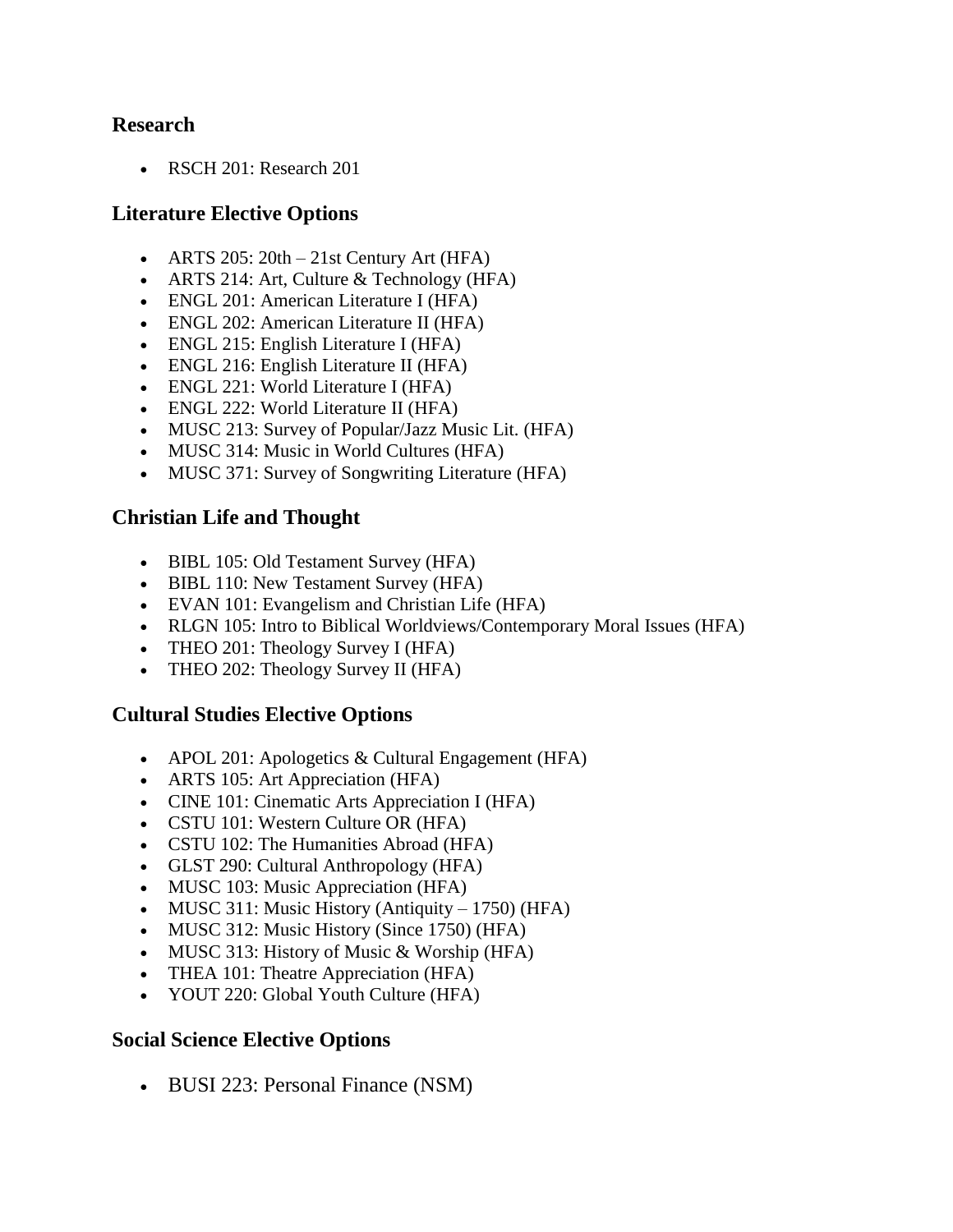- BUSI 240: Organizational Behavior 1 (SBS)
- ECON 110: Survey of Economics (NSM)
- ECON 213: Principles of Microeconomics (NSM)
- ECON 214: Principles of Macroeconomics (NSM)
- GOVT 200: Constitutional Gov't. & Free Enterprise (SBS)
- GOVT 210: Introduction to Political Science (SBS)
- GOVT 220: American Government (SBS)
- PSYC 101: General Psychology (SBS)
- PSYC 150: Psychology of Relationship Development (SBS)
- PSYC 210: Developmental Psychology (SBS)
- SOCI 200: Introduction to Sociology (SBS)
- SOCI 201: Social Problems (SBS)

### **Philosophy Elective Options**

• PHIL 201: Philosophy & Contemporary Ideas (HFA)

## **Liberal Arts Focus**

Required in Bachelor of Arts Decrees

## **Language Elective Options**

- ASLI: American Sign Language (HFA)
- CGRM: Conversational German (HFA)
- CHIN: Chinese (HFA)
- CSPA: Conversational Spanish (HFA)
- FREN: French (HFA)
- GREK: Greek (HFA)
- GRMN: German (HFA)
- HBRW: Hebrew (HFA)
- RUSS: Russian (HFA)
- SPAN: Spanish (HFA)

#### **Integrative Courses**

- BWVW 301: Biblical Worldview Seminar (HFA)
- CINE 340: Theology  $&$  Cinema (Course currently offered in online format only.) (HFA)
- CSTU 301: Film as Art (HFA)
- CSTU 310: Religion & the Arts in Western Culture (HFA)